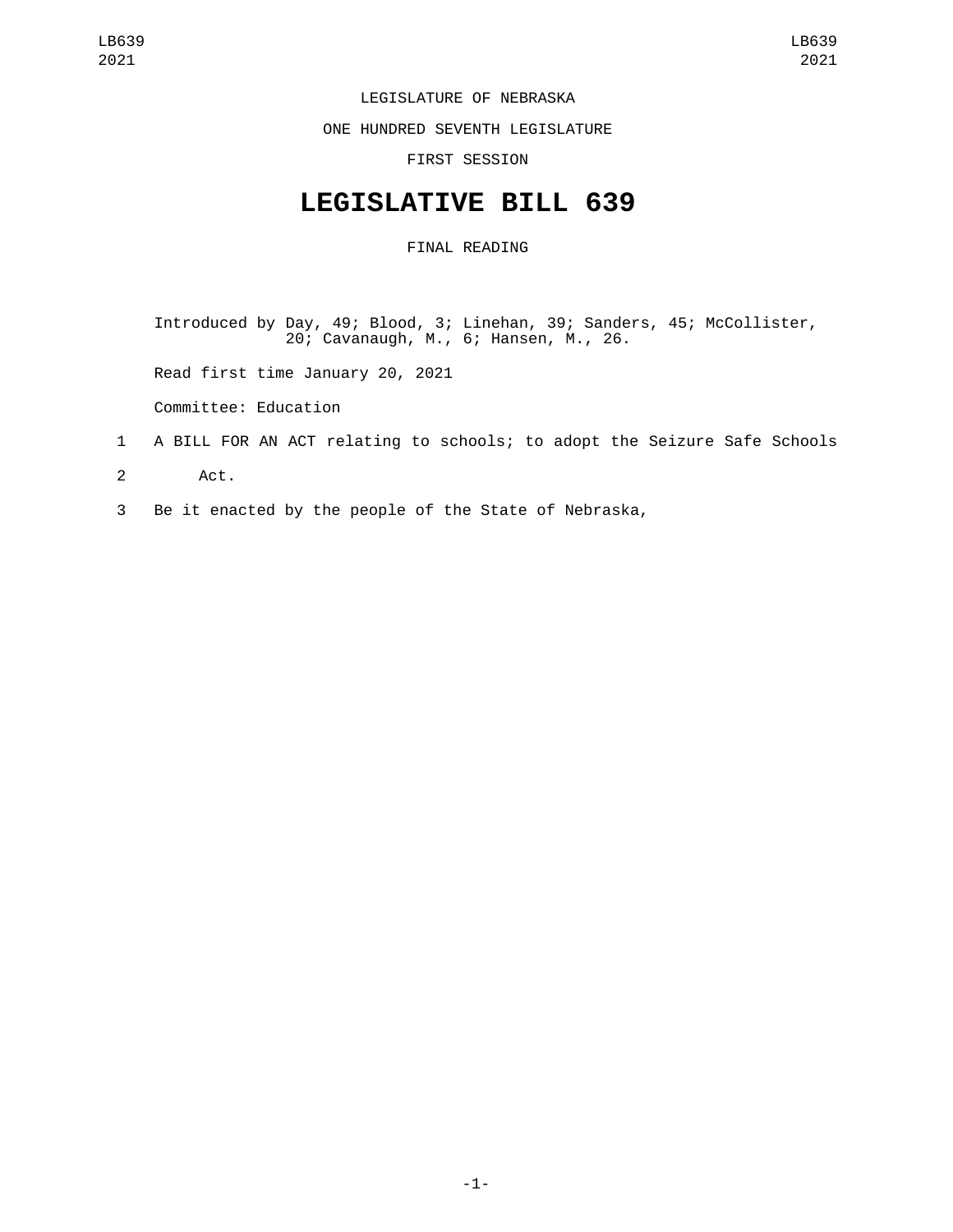| $\mathbf{1}$   | Sections 1 to 7 of this act shall be known and may be<br>Section 1.      |
|----------------|--------------------------------------------------------------------------|
| $\overline{2}$ | cited as the Seizure Safe Schools Act.                                   |
| 3              | Sec. 2. For purposes of the Seizure Safe Schools Act, seizure            |
| 4              | action plan means a written, individualized health plan designed to      |
| 5              | acknowledge and prepare for the health care needs of a student diagnosed |
| 6              | with a seizure disorder.                                                 |
| $\overline{7}$ | Sec. 3.<br>$(1)(a)$ For school year 2022-23 and each school year         |
| 8              | thereafter, each approved or accredited public, private, denominational, |
| 9              | or parochial school shall have at least one school employee at each      |
| 10             | school who has met the training requirements necessary to administer or  |
| 11             | assist with the self-administration of a seizure rescue medication or    |
| 12             | medication prescribed to treat seizure disorder symptoms as approved by  |
| 13             | the United States Food and Drug Administration.                          |
| 14             | (b) For a school employee assigned the duties under subdivision (a)      |
| 15             | this subsection, the training shall include instruction in<br>0f         |
| 16             | administering seizure medications, recognizing the signs and symptoms of |
| 17             | seizures, and responding to such signs and symptoms with the appropriate |
| 18             | steps.                                                                   |
| 19             | (c) Any training programs or guidelines adopted by any state agency      |
| 20             | for the training of school employees under this subsection shall be      |
| 21             | consistent with training programs and guidelines developed by a          |
| 22             | nationally recognized organization focused on epilepsy.                  |
| 23             | (2) Prior to the administration of a seizure rescue medication or        |
| 24             | medication prescribed to treat seizure disorder symptoms by a school     |
| 25             | employee, a student's parent or guardian shall:                          |
| 26             | (a) Provide the school with a written authorization to administer        |
| 27             | the medication at school;                                                |
| 28             | (b) Provide a written statement from the student's health care           |
| 29             | practitioner containing the following information:                       |
| 30             | (i) The student's name;                                                  |
| 31             | (ii) The name and purpose of the medication;                             |

-2-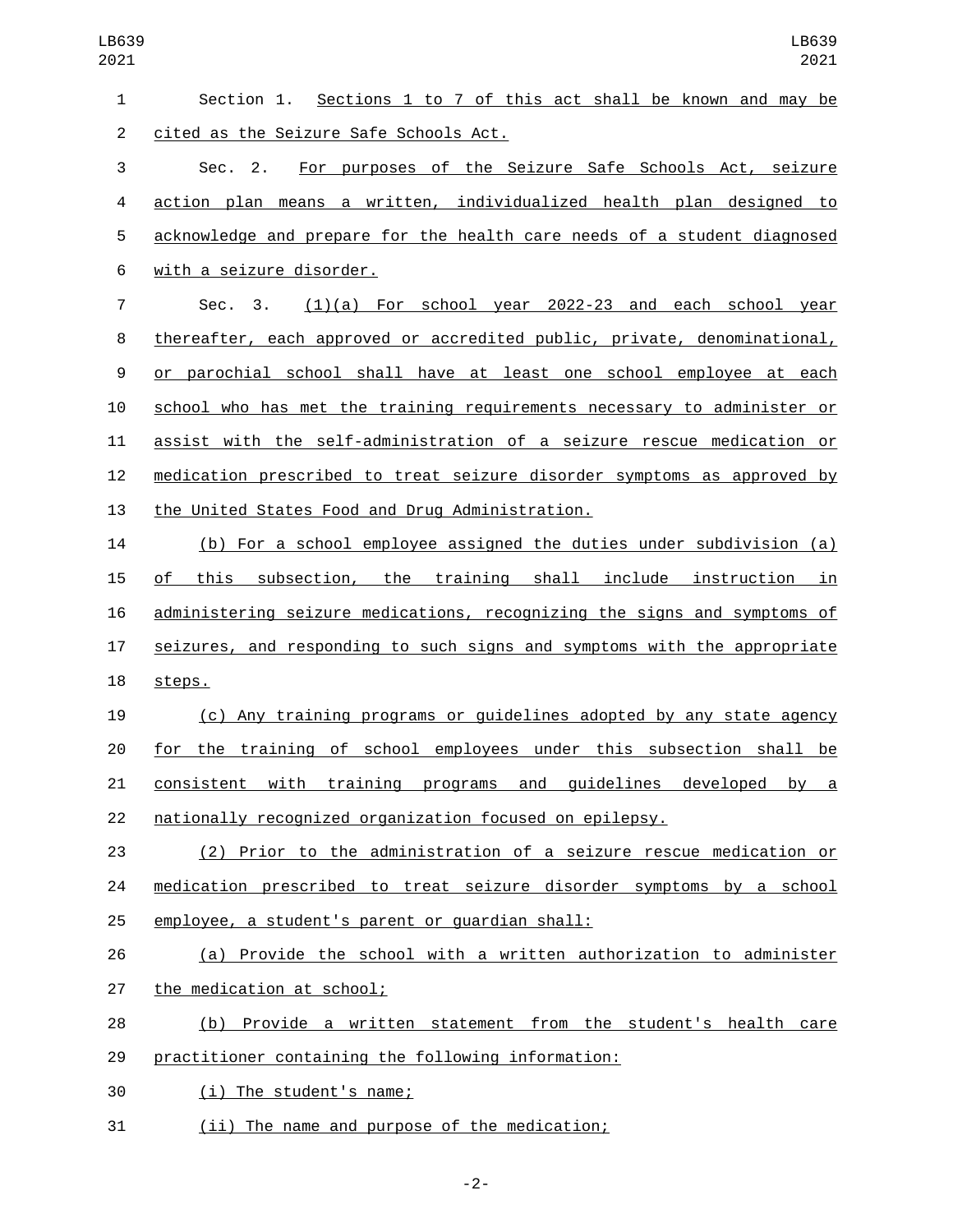| LB639<br>2021  | LB639<br>2021                                                                        |
|----------------|--------------------------------------------------------------------------------------|
| 1              | (iii) The prescribed dosage;                                                         |
| $\overline{c}$ | (iv) The route of administration;                                                    |
| 3              | (v) The frequency that the medication may be administered; and                       |
| 4              | circumstances under<br>which<br>the<br>medication<br>(vi)<br>The<br>may<br><u>be</u> |
| 5              | administered;                                                                        |
| 6              | (c) Provide the medication to the school in its unopened, sealed                     |
| $\overline{7}$ | package with the intact label affixed by the dispensing pharmacy; and                |
| 8              | (d) Collaborate with school employees to create a seizure action                     |
| 9              | plan.                                                                                |
| 10             | authorization, statement, and seizure action<br>(3)(a)<br>The<br>plan                |
| 11             | required in subsection (2) of this section shall be kept on file in the              |
| 12             | office of the school nurse or school administrator.                                  |
| 13             | (b) Each seizure action plan shall be distributed to any school                      |
| 14             | personnel or volunteers responsible for the supervision or care of the               |
| 15             | student for whom such seizure action plan was created.                               |
| 16             | (4) Any authorization provided by a parent or quardian under this                    |
| 17             | section shall be effective for the school year in which it is provided               |
| 18             | and shall be renewed each following school year upon fulfilling the                  |
| 19             | requirements of subsection (2) of this section.                                      |
| 20             | (5) The requirements of this section shall apply only to schools                     |
| 21             | that have a student enrolled who has a seizure disorder and has a seizure            |
| 22             | rescue medication or medication prescribed to treat seizure disorder                 |
| 23             | symptoms.                                                                            |
| 24             | Sec. 4. Beginning with school year 2022-23, in addition to any                       |
| 25             | other professional development and collegial planning activities for                 |
| 26             | certificated school employees, each certificated school employee shall               |
| 27             | participate in a minimum of one hour of self-study review of seizure                 |
| 28             | disorder materials at least once in every two school years.                          |
| 29             | If specified in a student's seizure action plan, such<br>Sec. 5.                     |
| 30             | student shall be permitted to possess the supplies, equipment, and                   |
| 31             | medication necessary to treat a seizure disorder in accordance with such             |

-3-